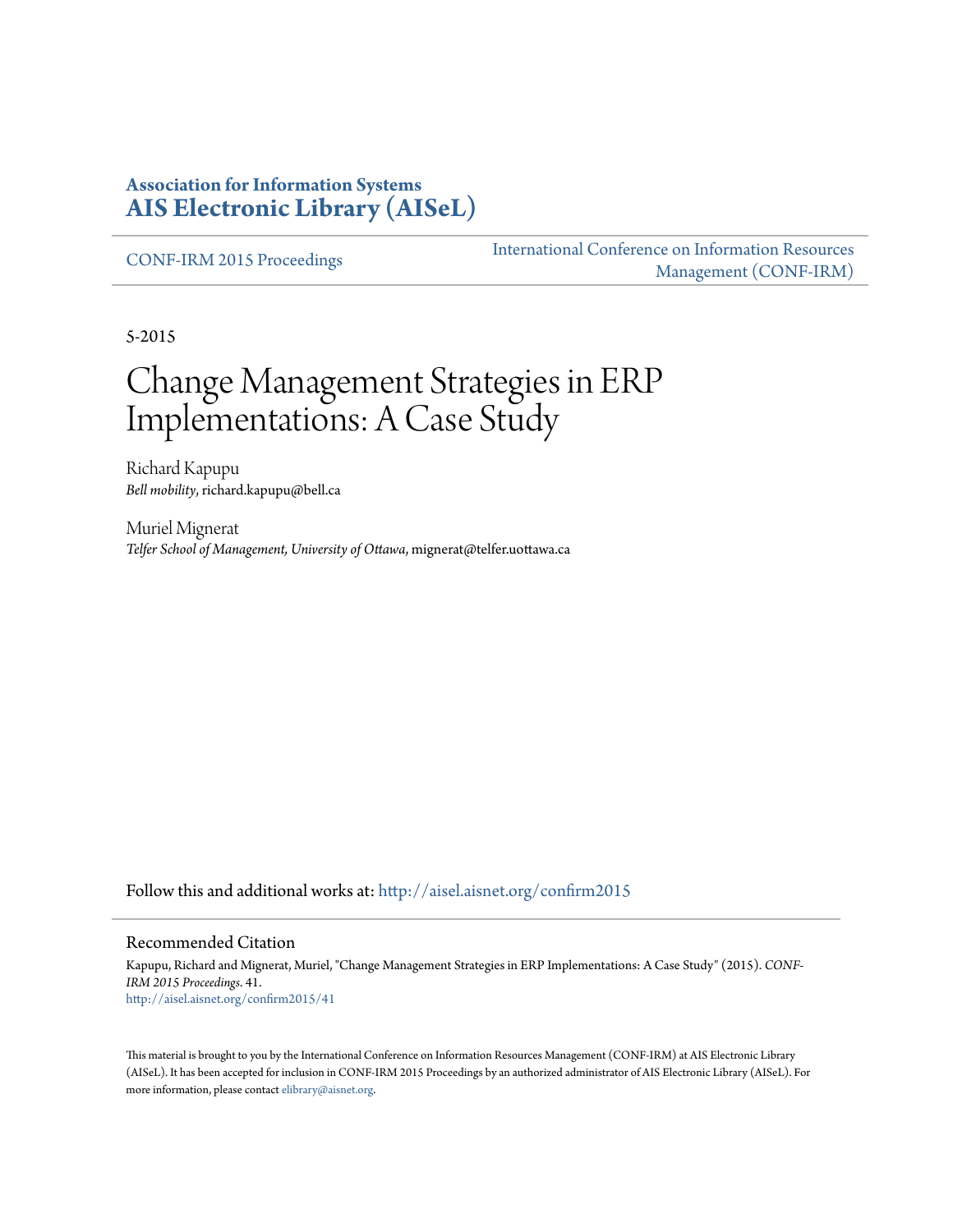## **P10. Change Management Strategies in ERP Implementations: A Case Study**

Richard Kapupu Bell mobility [richard.kapupu@bell.ca](mailto:richard.kapupu@bell.ca)

Muriel Mignerat Telfer School of Management, University of Ottawa Mignerat@telfer.uottawa.ca

### *Abstract*

While considered as the backbone of organizations, Enterprise Resource Planning (ERP) systems tend to face resistance from potential users. Managing such resistance is imperative to the success of the implementation project. After surveying the literature landscape on change management strategies in ERP software system implementations, we employ Aladwani's conceptual model to codify the activities followed by a public organization in the implementation of its SAP ERP system. We found that the change management activities the organization employed neatly fit the think-feel-do framework proposed by Aladwani's model. We also present contextual factors that may explain this fit, thus adding to the scant empirical data on the application and potential robustness of this model.

### *Keywords*

Enterprise Resource Planning (ERP) systems, Change Management, Case study, Aladwani's model

## **1. Introduction**

Enterprise Resource Planning (ERP) systems are software tools that span the enterprise and are used to manage enterprise data (Sumner, 2005). ERP systems help organizations manage their supply chain, inventory, customer orders, production planning, shipping, accounting, human resources and other business functions in an integrated way that makes enterprise data visible across these functional areas (Aladwani, 2001). As of 2010, the top three vendors of ERP software were: SAP, with the majority of the market share, Oracle and Microsoft (Panorama, 2011).

Three popular approaches to implementing ERP system in an organization are; 1) *vanilla*, where all the modules come from the same vendor, 2) *best-of-breeds,* where the modules come from different vendors, and 3) *vertical* or *custom-approach*, where the entire ERP software system is developed in-house (Sumner, 2005). Each has its advantages and disadvantages. Notwithstanding the many advantages, however, ERP systems are inherently complex and often very difficult and costly to implement successfully (Edwards and Humphries, 2005).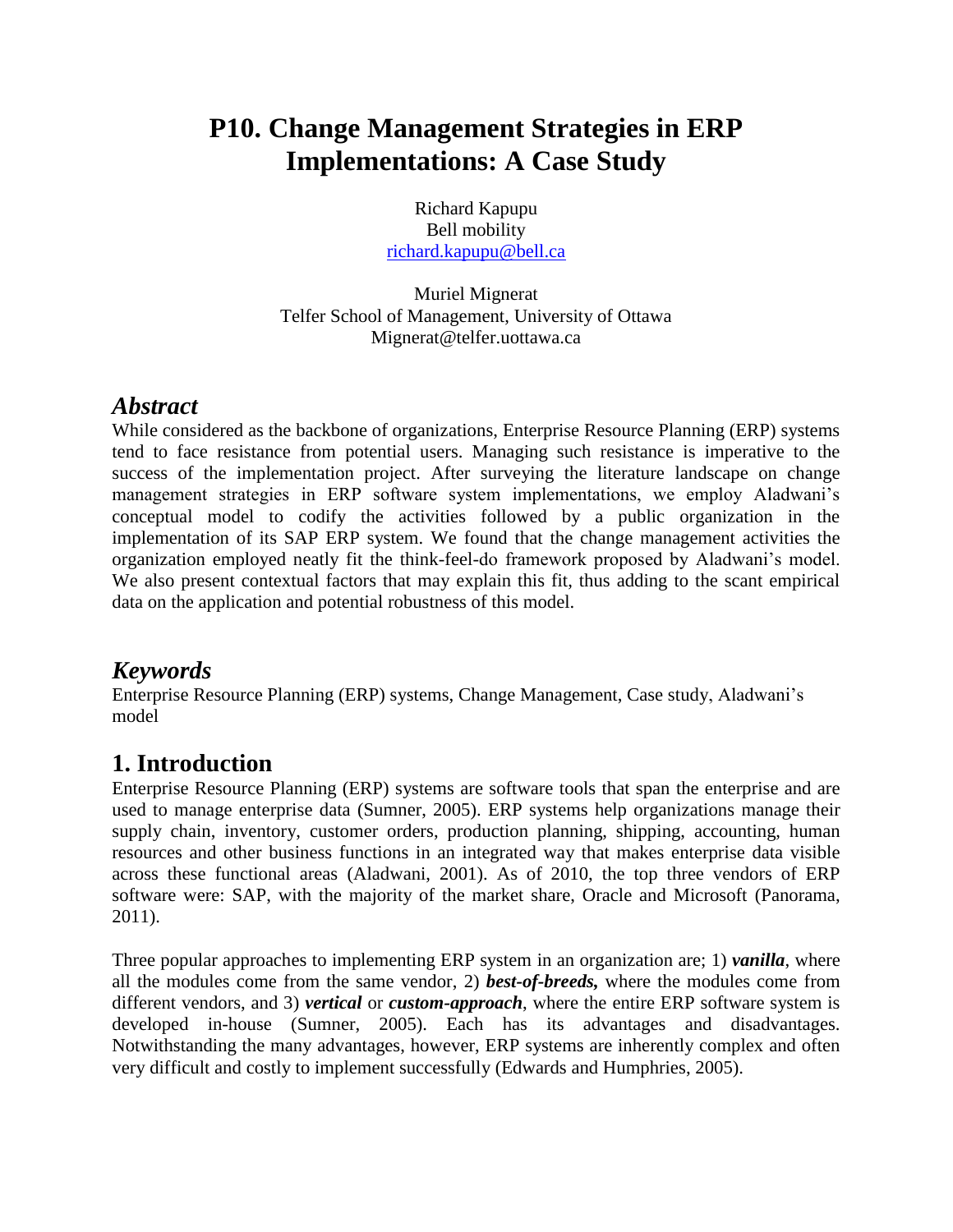Many ERP implementation projects face stiff resistance from workers for a number of reasons. Some workers fear losing their jobs as a result of automation of tasks by the system, others fear changes in or a complete loss of control over information or processes they currently enjoy, and others are simply apprehensive of the changes they have to make during and after the ERP implementation (Upadhyay et al, 2011; Harrison and Boonstra, 2009). Several studies show that ERP systems tend to impose certain ways of doing business under the guise of "best practices" which may be a complete shift from the status quo. Because humans are naturally creatures of habit, these changes elicit apprehension (Upadhyay et al, 2011; Harrison and Boonstra, 2009; Vogel and Kimbell, 2005).

In 2004, AB Corporation<sup>1</sup>, a publicly funded corporation in Canada, successfully completed the implementation of an SAP ERP system costing \$40 million in a bid to integrate processes after consolidating 12 disparate branches. The implementation took three years and was under budget by \$775 000. In spite of this success, the project faced resistance from both employees and the general public. Whilst the resistance from the public was generated by concerns surrounding the use of public funds in this project, resistance from internal employees emanated from the changes in processes the enterprise-wide system was going to bring about. In addition to reviewing the research on change management strategies in ERP implementations, this research project identifies and codifies the change management strategies that AB Corporation used during the implementation of its SAP ERP system against Aladwani's (2001) conceptual model of successful change management strategies in ERP implementations. This adds to the scanty empirical data on the application and potential robustness of this model.

## **2. Overview of Change Management Strategies in ERP Implementation Projects**

Several studies in ERP implementation list the following as key success factors: change management, involvement of top management, project management, business case and training (Finney and Corbett, 2007; Nah et al, 2001; Somers and Nelson, 2004; Upadhyay et al, 2011). The ranking differs from study to study but there is a general consensus on the content. Somers and Nelson (2004) show that change management is a particularly important factor in the adoption, adaptation and acceptance phases of ERP system implementations. Shields (2001) shows that change management activities are either ignored or short-changed because much of the work involving them occurs toward the end of an implementation project, when time and budget are running out and the project is usually behind schedule.

In the social sciences, how entities and people respond to change is a well-researched subject (Harris, 2006). In the IT world, however, the term change management is widely used but less understood (Fulla, 2007). In a study to provide an update annotated bibliography of ERP publications, Esteves (2007) also observed that a number of studies listed change management as a critical success factor but hardly attempted to provide a concise definition of the term. Nonetheless, a number of definitions for change management can be found in the ERP literature. Harris (2006) defines change management as the strategies and activities that support individuals, teams and organizations through challenges associated with change. Specific to ERP

 $\overline{a}$ 

<sup>&</sup>lt;sup>1</sup> The real name of the organization has been changed for privacy concerns.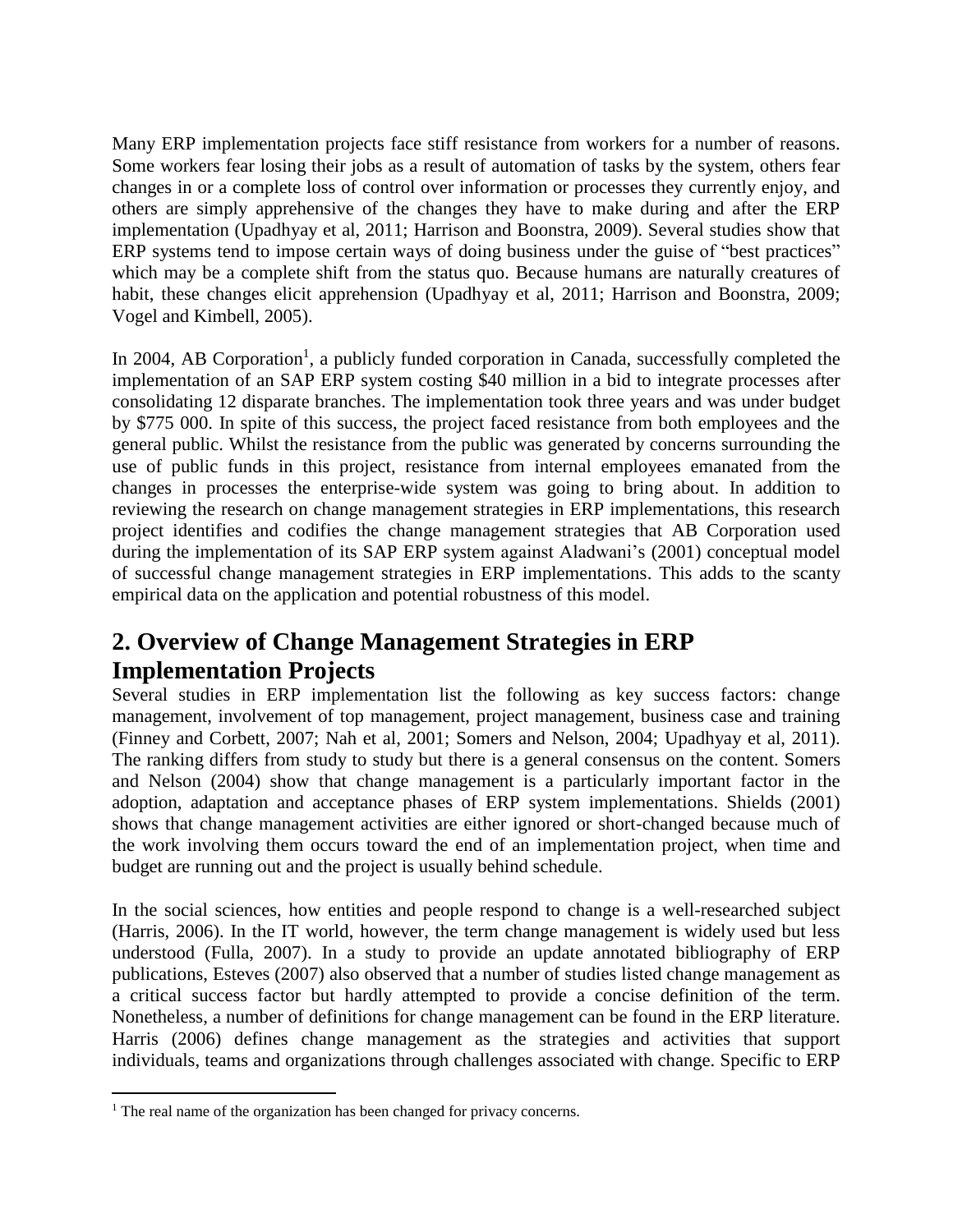implementations, Harris (2006) views change management as the efforts to promote the successful transition from an old system to a new enterprise system. Fulla (2007) defines change management as the act of managing modifications to an organization's culture, hierarchy, and/or business processes in order to achieve desired outcomes from an ERP system deployment.

Shields (2001) identifies five categories of activities that can be carried out to help manage the changes that occur in a rapid ERP implementation. These are: 1) assessment of the readiness of users for the changes that occur as a result of the implementation, 2) involvement of stakeholders by documenting their inputs and experiences, 3) communication, 4) documentation of the implementation project and 5) training of stakeholders. Kemp and Low (2008) suggest that change management activities for a new information system should focus on changes in technology, business processes, organization and culture. To that end, these activities should focus on creating an environment conducive to the implementation of such changes change.

Klein et al (2001) propose a model for change management which puts the spotlight on the role that top management support plays in influencing the availability of resources for implementing such innovation. Von der Weth and Starker (2010) also put emphasis on the human aspect during the implementation of enterprise systems and propose a model of change management strategies that incorporates motivation and psychological factors. This model is summarized as the motivation-emotion-support-strategy (MESS). Similarly, Edwards and Humphries (2005) highlight the importance of taking into account the change management of people and technology in an ERP implementation. After analyzing the failure of an implemented ERP system to deliver expected benefits to an organization, they conclude that the most important problems were attitudinal than functional. However, they do not propose any specific model.

In developing his model, Aladwani (2001) observed that ERP system implementations face user resistance similar to the way marketers of new products face resistance from their potential customers. However, marketers have been far more successful in overcoming such resistance. This is why Aladwani (2001) incorporates marketing strategies for change management in ERP implementations in his conceptual model. The model consists of three distinct phases; 1) *knowledge formulation*, summarized as an attempt to identify relevant stakeholders, understand their importance and influence in the project, 2) *strategy implementation*, central to the model and summed up as a *think – feel – do* framework and 3) *status evaluation.* The focus next will be on the components of the strategy implementation phase, the central tenet of the model.

The three aspects of the *think – feel – do* framework correspond to three components of a user's attitude, namely, cognitive (think), affective (feel) and conative (do). The various activities of the model are illustrated in Figure 1 below. Cognitive has to do with the ideas a person has about an objective and such ideas can be best influenced through communication. This is similar to what marketers do when they bombard potential customers with the benefits of their new products, often in comparisons to others, only in this context, through a detailed business case highlighting what the ERP system will deliver to the organization and to individual employees.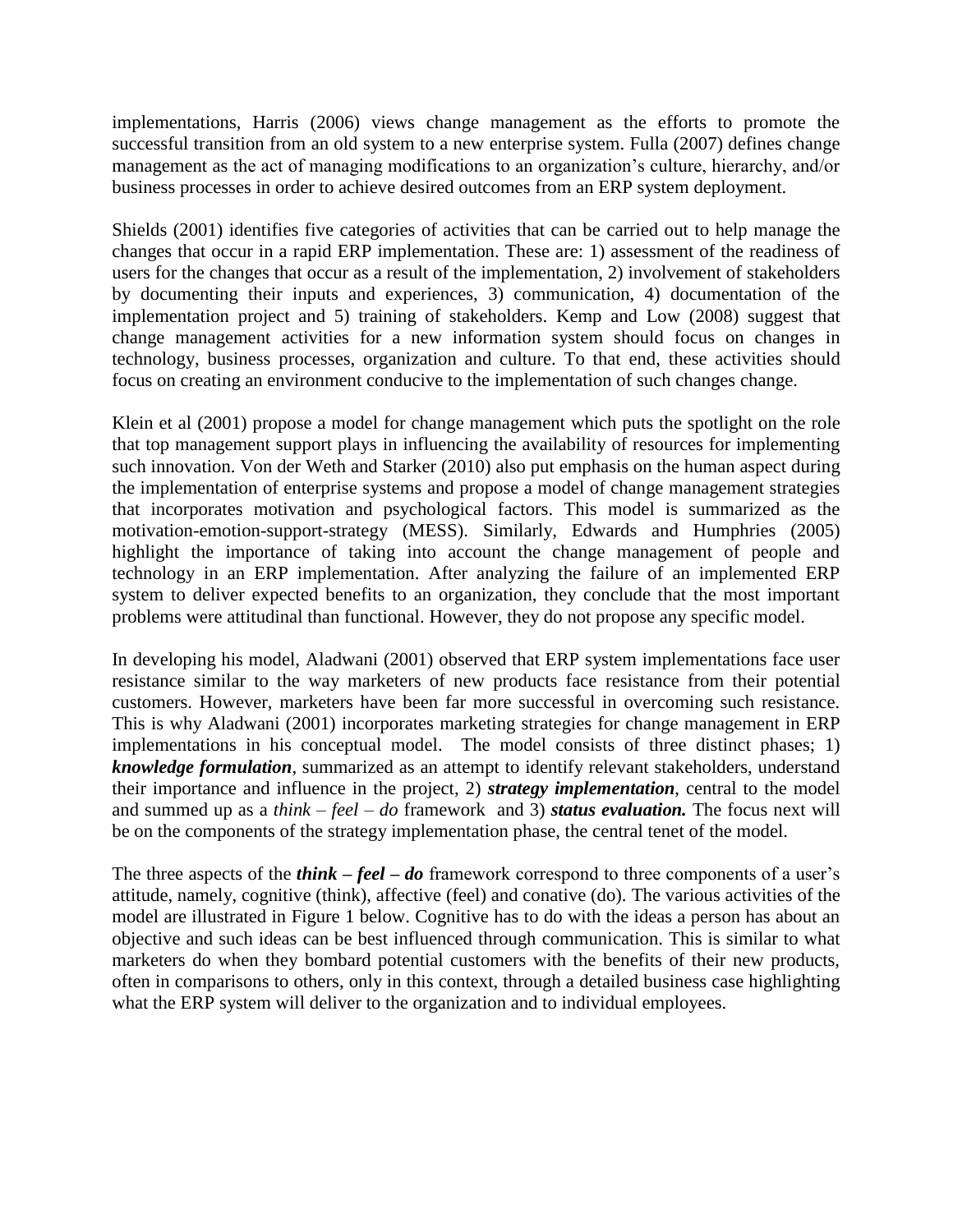

**Figure 1:** Model of Successful ERP Adoption showing specific activities that constitute change management strategies (Aladwani, 2001)

The affective component involves all the attempts to influence the emotions of stakeholders towards the ERP system. Here again, Aladwani (2001) borrows from marketing, drawing on Porter's (1985) model advocating for a low cost strategy to ERP adoption. Positive feelings can also be engendered by communicating qualities and skills users will gain from the ERP system. These include the perceptions of mastering the unwieldy user interface inherent with most ERP software systems.

The conative component refers to users' intention to adopt the implemented ERP system. The best approach advocated by Aladwani (2001) involves getting the endorsement and ongoing support of opinion leaders within the organization, regardless of their rank. This means ensuring the support of the leaders of influential groups identified in the knowledge formulation phase of the model.

At the time of our research, we were not able to identify specific studies in the literature that tested Aladwani's (2001) conceptual model. As such, in applying the model to a case study, we provide empirical data on its application and potential robustness, especially given its roots in pervasive yet successful marketing strategies. We add to the body of studies that evaluate conceptual models and provide the author with valuable feedback.

### **3. Case Study**

AB Corporation is a significant public organization in Canada with over 17 000 employees serving over 1 million clients in one city alone. In November 2001, approval was granted to proceed with the implementation of an SAP ERP software system budgeted at just under \$40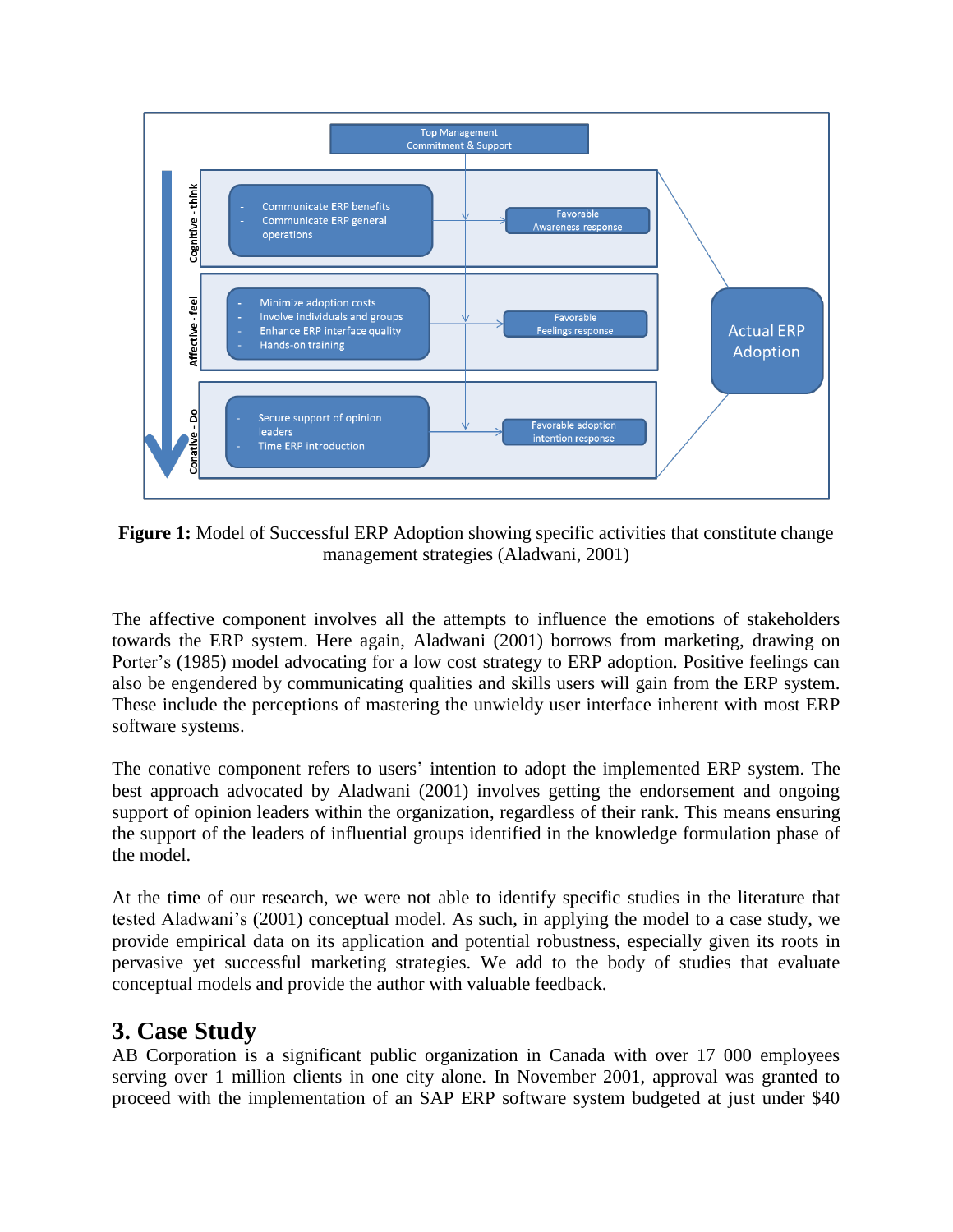million. The 3-year implementation program was intended to deliver a series of related projects focusing on building business solutions to integrate financial, human resource and work management information considered as the backbone of the corporation into a single repository for simplified management, operational support and decision making.

As part of the ERP implementation process, AB Corporation established a Business Transformation Office (BTO) with a mandate to bring about the change management discipline to support the scope and scale of changes required. Specifically, the BTO had to establish and maintain strong relationships with business sponsors and process owners to ensure that the intended benefits of the program were realized. Furthermore, the BTO had to assist the various project teams to develop an accurate business and process model and to ensure organizational readiness for each phase of the implementation. The ERP implementation program and specifically the establishment of the BTO with a change management focus identified AB Corporation as an ideal candidate to test the applicability and potential robustness of Aladwani's (2001) conceptual model.

## **4. Research Methodology**

 $\overline{a}$ 

A research case study approach was followed. A case study examines a phenomenon in its natural setting, employing multiple methods of data collection to gather information from one or a more entities – people, groups, or organizations (Benbasat et al, 1987; de Weerd-Nederhod, 2001). Yin (2009) identifies the following sources of data as best attuned to a case research;

- Documentation—Written material ranging from memoranda to newspaper clippings to formal reports;
- Archival records—Organization charts; service, personnel or financial records;
- Interviews—These may be open-ended or focused;
- Direct observation—Absorbing and noting details, actions, or subtleties of the field environment; and
- Physical artifacts—Devices, outputs, tools.

The researchers initially used data about the ERP implementation program at AB Corporation, which was publicly available on the corporation's website at the time. Then as a supplement, several interviews were conducted with the then program director charged with implementation of the program. The interviews were semi-structured in that they included both directed and open-ended questions. The directed questions were aimed at assessing the extent to which change management strategies were employed in the ERP implementation at AB Corporation, whereas the open-ended questions aimed to solicit contextual information on the implementation program that was specific to AB Corporation during the program.

The interviews were then transcribed word for word using an open source software application<sup>2</sup>. The resulting text files were then sent to the program manager we interviewed for verification before proceeding with analysis. Furthermore, through the program manager, the researchers obtained detailed project planning documents and project status reports, including a detailed post-project report.

<sup>2</sup> Express Scribe Free Transcription available on http://www.nch.com.au/scribe/index.html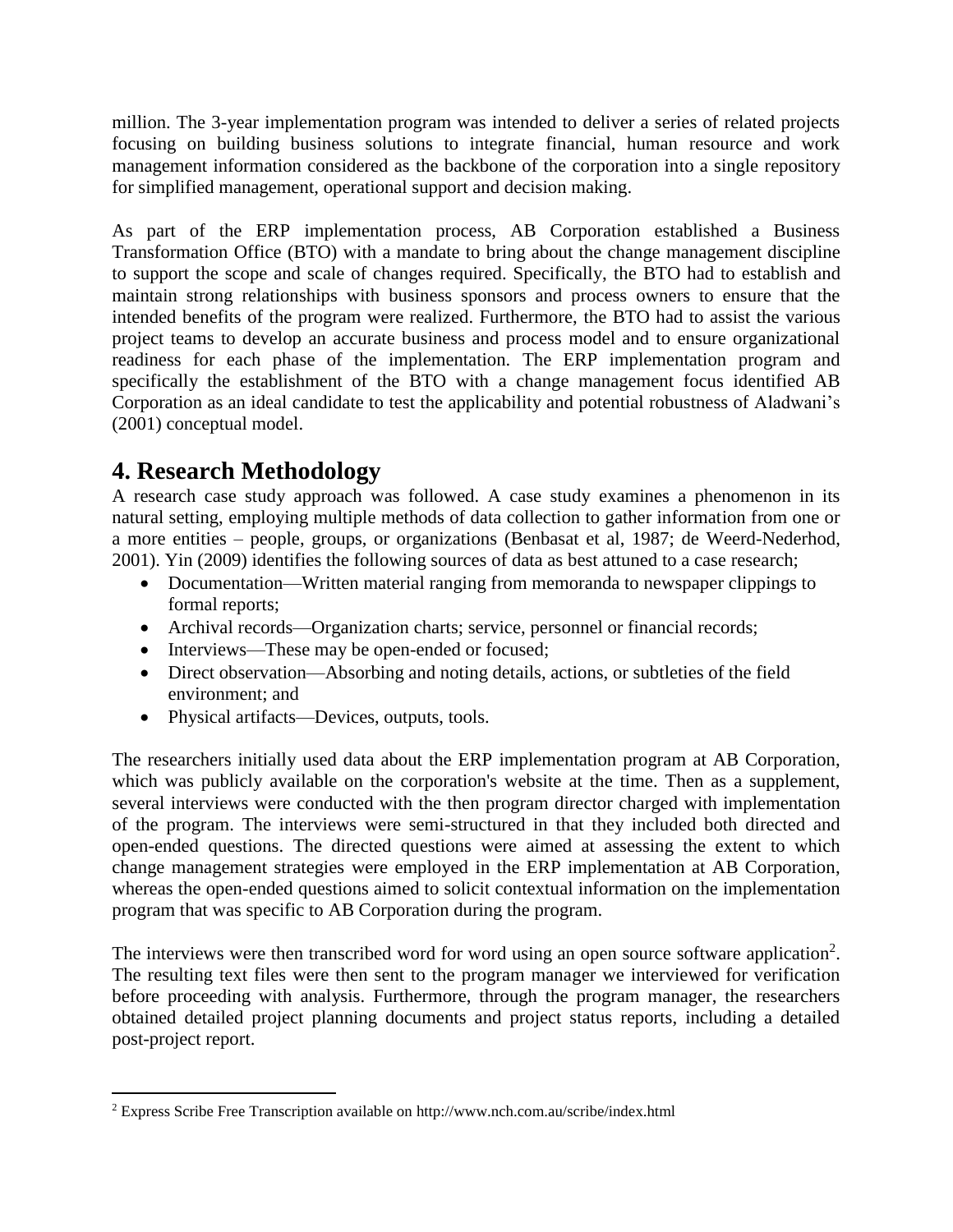Armed with this trove of data, we employed two approaches to qualitative data analysis advanced by Hsieh & Shannon (2005). The first approach is conventional content analysis whereby the researcher parses the collected data clustering bits of information that have similar keywords and meanings without any prejudgments as to their relation with the research topic. This approach is similar to Burnand's (1991) proposed open coding system for analyzing interview transcripts. From this content analysis, we were able to identify some of the externals forces that were bearing down on AB Corporation, making it advisable to deploy a solution in the form of the SAP ERP software system. These external forces along with the internal responses AB Corporation sought from the software system are illustrated in Figure 2 using a modified version of Porter's (1985) Five Force analysis diagram.

The second analytical approach we employed is called directed content analysis, which is suited to research topics where theory already exists and the goal is either to confirm or disprove the said theory (Hsieh & Shannon, 2005). Here we parsed the interview transcripts and project documents using Aladwani's (2001) conceptual model illustrated in Figure 1 in order to identify and categorize the change management activities that AB Corporation applied in their SAP ERP implementation. This model is regarded as the first to advance specific activities that constitute change management strategies in ERP implementations (Aladwani, 2001). Our goal is to generate empirical data on the applicability of this model after failing to identify specific studies on this model. The results from this directed content analysis are summarized in Figure 3 and discussed in the next section.

#### **5. Findings**

 $\overline{a}$ 

Figure 2 below illustrates some of the identified external forces at play when AB Corporation embarked on its SAP ERP implementation program. It also identifies the capabilities that the SAP ERP system was going to provide AB Corporation thus ensure continued service delivery as a public corporation.

In its business case, the major justification by AB Corporation for the SAP ERP system was that the technology would provide staff with the ability to measure, maintain and be accountable for the delivery of quality services consistently across the organization. Furthermore, the business case identified a list of strategic benefits that supported the need for an integrated business model, as well as operational benefits in the three functional units that were being integrated: HR, Public Works and Real Property Services. AB Corporation divided these operational benefits into realizable and non-realizable cost savings. Realizable cost savings included cutting down on FTEs<sup>3</sup> and salary expenditures while non-realizable savings emanated from access to integrated information across all business functions. Having access to and being able to analyze this integrated information would open new opportunities for growth in terms of services offered while improved quality and productivity would result from putting physical and human resource assets to best use.

<sup>&</sup>lt;sup>3</sup> FTE – full time equivalent, a measure of involvement of a worker in a task or project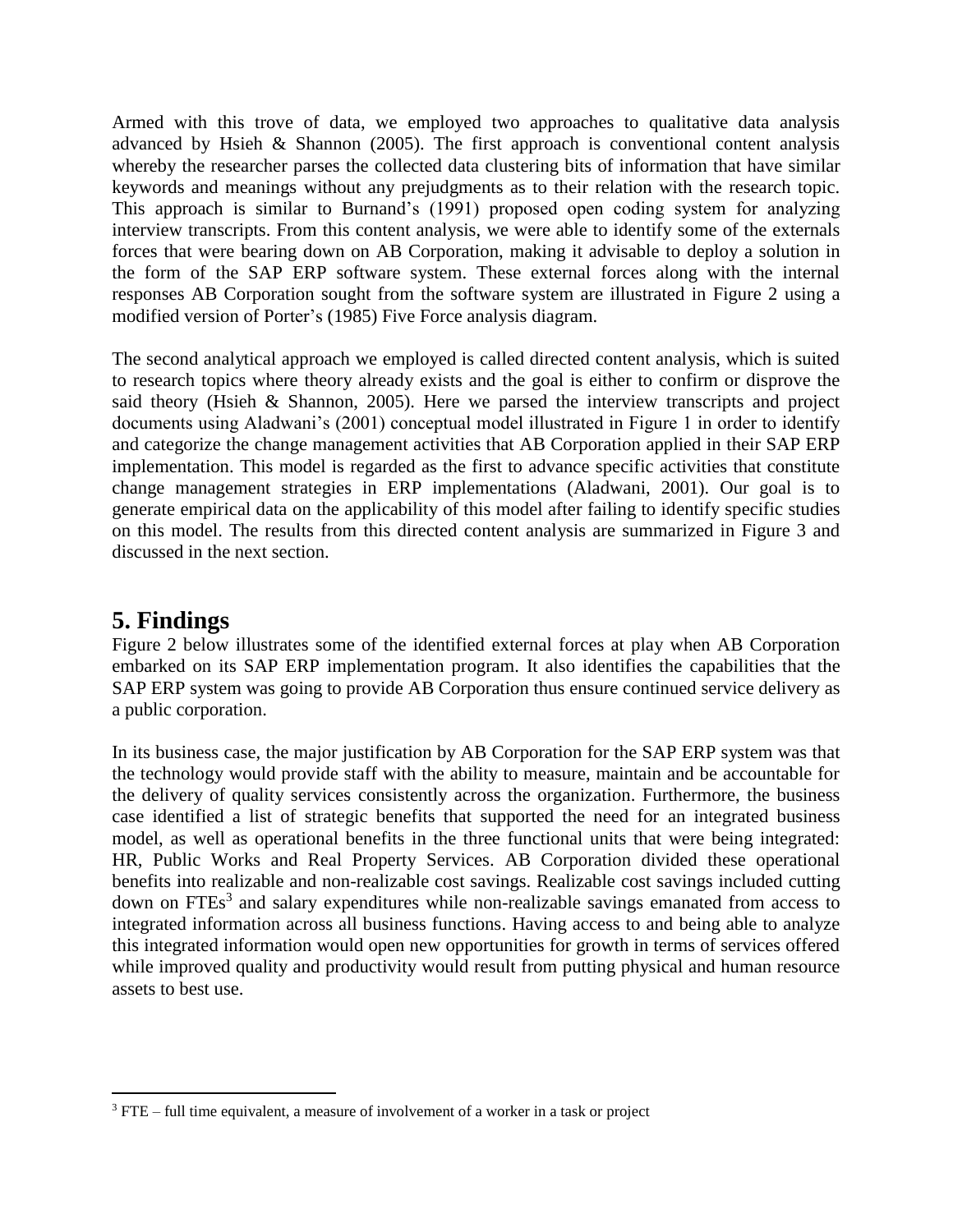

**Figure 2** The external forces AB Corporation had to contend with and the internal capabilities the SAP ERP system implementation would enable, an adaptation (derived from Porter, 1985).

We found that an important mandate of the Business Transformation Office (BTO) was to ensure that AB Corporation was ready for each phase of the implementation program. In analyzing the activities undertaken to this effect in the light of Aladwani's (2001) conceptual model, we found that these activities easily fit into the *think – feel – do* framework. Figure 3 reproduces Aladwani's (2001) model substituting for the activities the BTO engaged in to bring about a change management discipline to the process of SAP ERP implementation.

#### **5.1. Cognitive - Think**

These are activities designed to keep employees informed and raise awareness about the coming changes or systems. The importance of communicating the change vision for AB Corporation can best be illustrated by Alas (2007) and Kotter's (2012, ch. 6) observations that communication in a typical organization sensitizes workers about the change, gets them on board, and improves job satisfaction during change. If AB Corporation did not invest as much effort in the communication of their change vision as they did, the goal of the implementation project would easily have been drowned by the rest of the communication in the corporation, especially because of the public nature of AB Corporation.

In the interviews, the program manager talked of being out in the yard early in the morning handing out coffees to workers and informing them about the upcoming changes and how they would impact the workers; *"I am going to be changing your paycheck. You're not going to like it, but this is the way it's going to happen."*

Training was another important way messages about the new system were disseminated. Training was first targeted at employees who extracted reports from the system, thus interacted directly with it. These employees were seen as having the capability and knowledge to determine what the new system could offer. The project team started with presentations to high level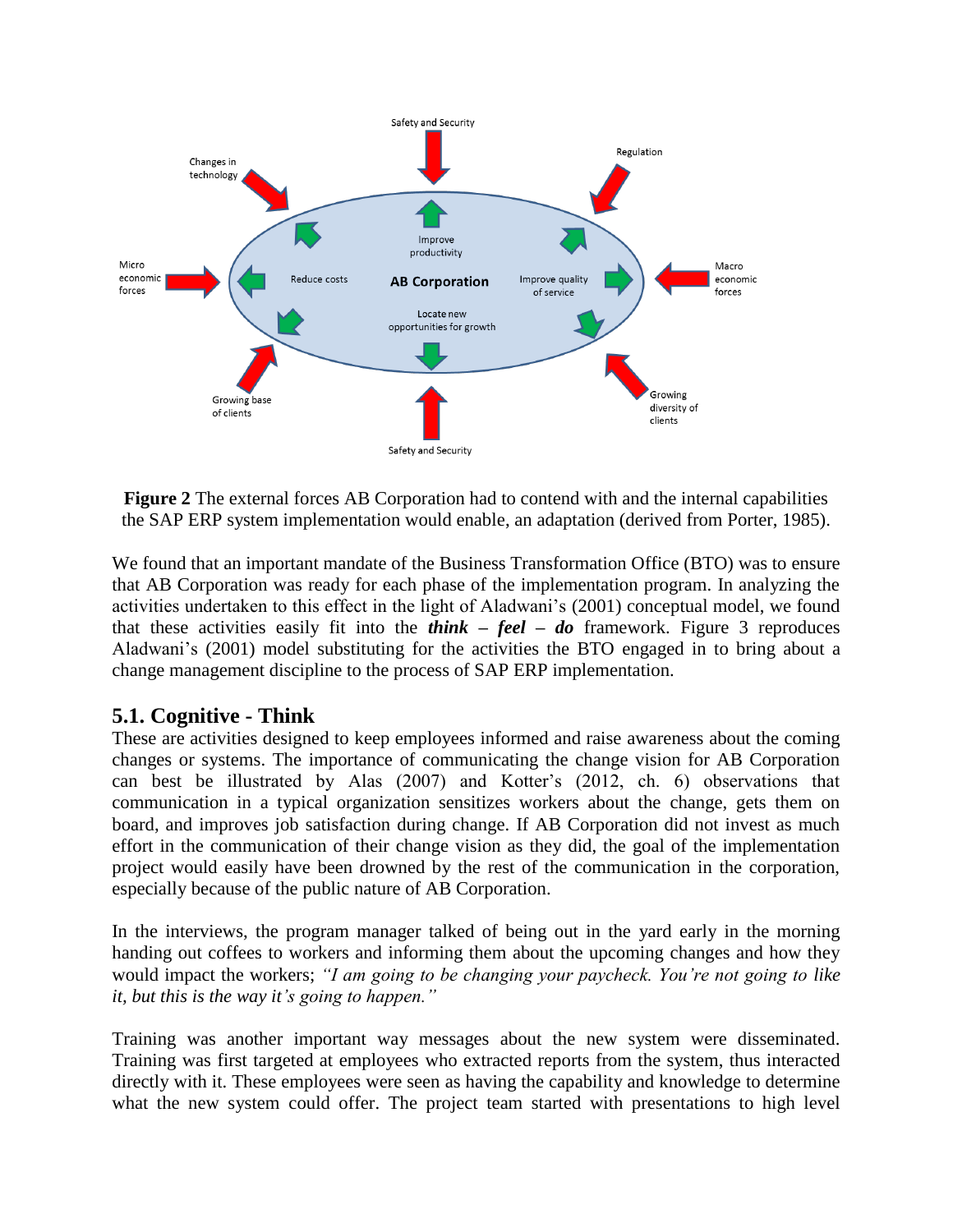management teams to inform them about the coming system and how it would work. These presentations were then followed by classroom training, and one-on-one sessions were held for those requiring additional information about the new system or had been identified as opinion leaders among employees of AB Corporations (Kotter, 1995).



**Figure 3** Fitting Aladwani's conceptual Model with AB Corporation's activities: The Match

The BTO also designed a website that was specific to the SAP ERP implementation program through which they disseminated information about the implementation progress and announced what was still in the pipeline. They also designed and distributed a corporate newsletter regularly throughout the organization for the sake of those not inclined to keep up-to-date via the web.

#### **5.2 Affective - Feel**

Affective activities are designed to influence the emotions of employees about the new system, with the goal of eliciting positive feelings and thus reducing resistance towards it (Richesin, 2011; Todnem, 2005). The interview with the program manager indicated that the project team repeatedly took the initiative to be physically out in the fields with employees, even during odd working hours for managers, to whip up positive emotions for the new system. Managers handed out artifacts such as pens and t-shirts with the program name printed on them and most of them were also on-site serving pizzas and other refreshments, especially on go-live dates.

The program manager admitted that she did not have all the answers to questions asked about the implementation program, but it was the willingness to listen and be seen to be listening that won the day. She deliberately extended invitations to workers to come and work with her so that she could understand their concerns about the coming system even better.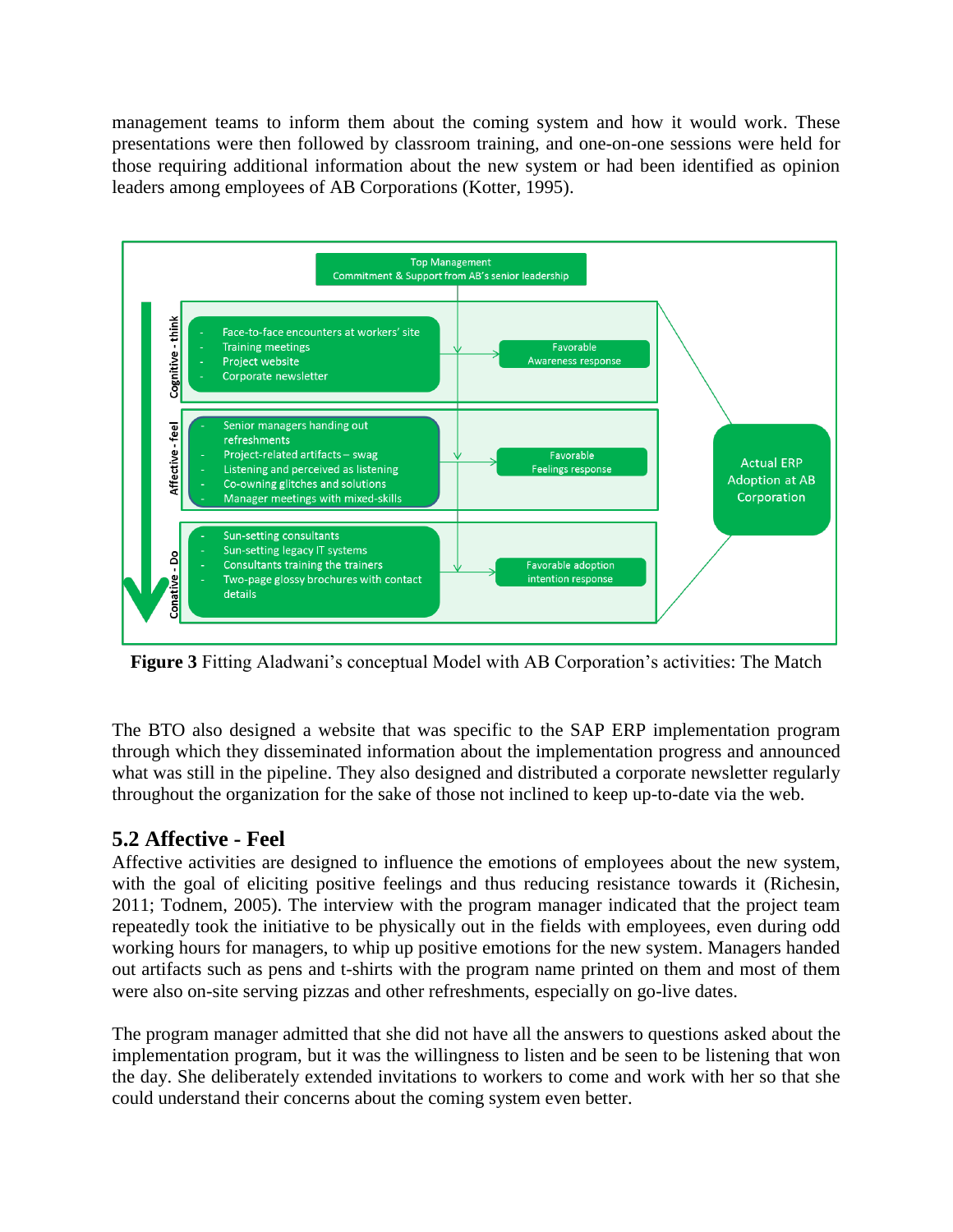While glitches in a new system could erode credibility for a project team, AB Corporation used them as an instrument to build positive feelings towards the new SAP ERP system, by calling on workers to participate in helping solve them. They made references to how Microsoft encourages users to provide feedback on errors in their applications. Similarly, this approach created a sense of ownership on the workers' part who felt that they were involved in stabilizing the system.

When having update meetings with other business unit managers, the project team invited managers from a mix of units to attend, not just one unit at a time. It was found that managers who had already developed positive feelings about the system positively influenced the others.

#### **5.3. Conative - Do**

The conative category focuses on the activities designed for employees to engage in to enhance their willingness to adopt the new system. In comparison to the other two categories, there seemed to be greater attention paid to this set of activities. Being a public corporation, much publicity had already been given in the press on AB Corporation's investment in acquiring and deploying the new system. To ensure that this investment generated the expected returns, AB Corporation again invested a lot of resources into extensive training to equip employees with the necessary skills and knowledge for adopting the new system. While outside consultants were the main trainers, these acted as trainers of trainers. Subsequently, it was workers within each department who had been trained who then trained their colleagues on the new system.

AB Corporation followed the sun-setting approach to decommissioning the legacy systems by very firmly getting workers off the old ones and onto the new system. The program manager referred to this tactic as "*blocking off all exits*." The sun-setting approach was also used with the consultants who were charged with transferring knowledge to AB Corporation employees. These consultants were paired up with managers who would eventually take on the role of advocates of the new system for full implementation. As the date of dis-engagement of the consultants approached, the relevant managers were polled to ensure that they felt comfortable standing on their own; and where they expressed uneasiness, the program manager extended the engagement of the consultant until such time that the manager felt sufficiently empowered. Consultants' fees made up more than 20% of the budget, but this was seen as critical in helping the organization adapt to the new system as quickly and as efficiently as possible.

Similar to the artifacts alluded to earlier the project team also presented and distributed user guides – glossy two-page brochures – for use by workers as they interacted with the new system. These user guides contained enough details on how to navigate the system, and also contact details of personnel in each department, in case there was need for help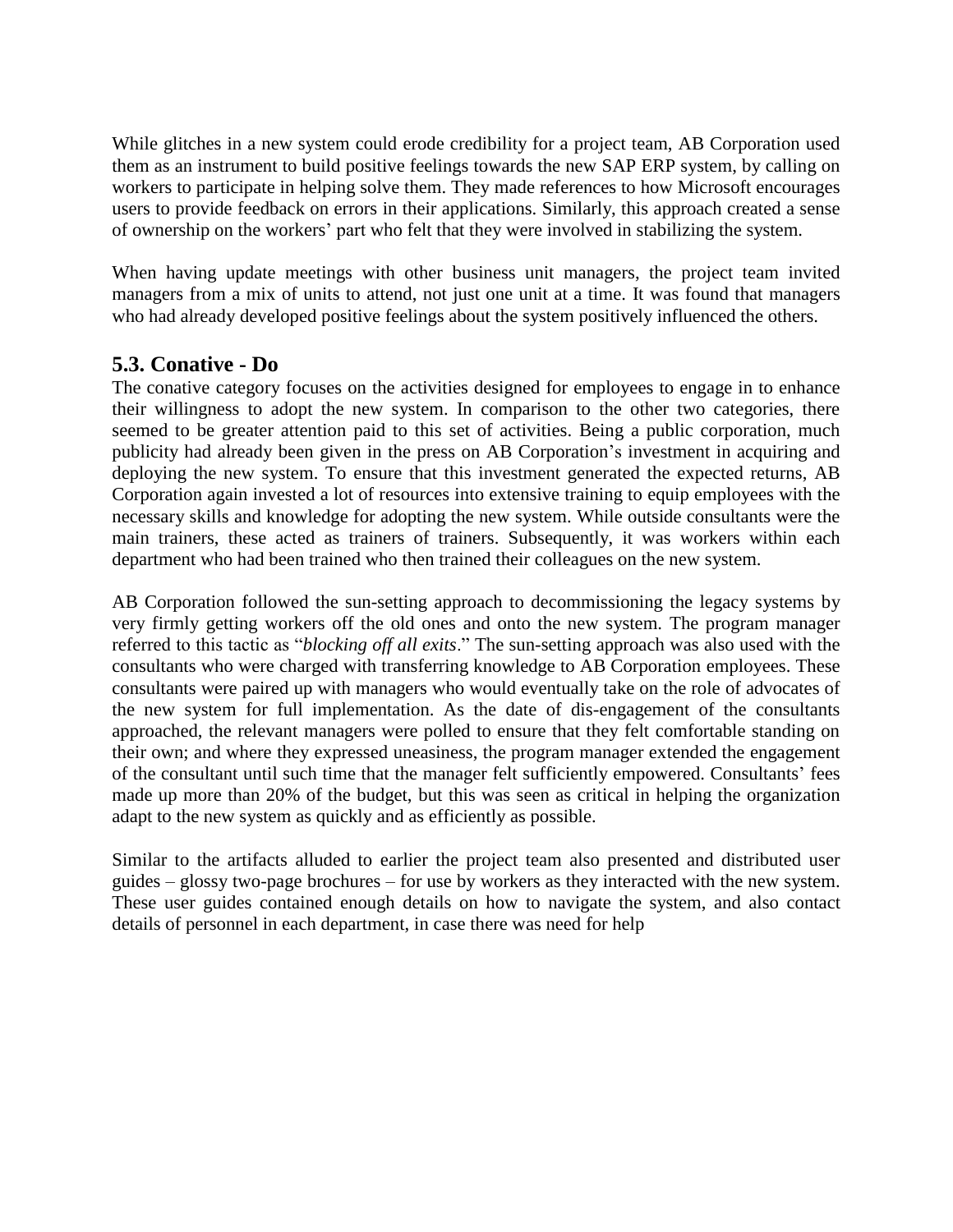## **6. Discussion**

This research builds upon Aladawani's (2001) integrated model of change management strategies for successful implementation and shows that this approach to conceptualizing change management is indeed very promising. A lot of the existing research on change management in IT implementations consists of best practices, or specific areas (eg role of HR) and the validation of an integrated framework that can encompass all of them is key in order to help researchers build upon existing research and managers successfully manage change.

Recent research on factors determining ERP projects success or failure still emphasize the importance of change management (Burgess, Kerr and Houghton, 2013; Stancia and Tinca, 2013). Stancia and Tinca (2013) show that a standard change method, that would include best practices, needs to be promoted by companies implementing an ERP and this method has to be included in trainings for leaders. We propose that Aladwani's framework would be relevant there because, as shown with our use of Porter's framework, it can also be used to link the company's situation with strategy and the general context, which are of utmost interest to managers (Burgess, Kerr and Houghton, 2013).

## **7. Conclusion**

The context of AB Corporation, as illustrated in Figure 2, helps explain why the SAP ERP system was acquired and deployed. It further explains why AB Corporation followed the rapid implementation on a tight schedule with stringent deadlines. Aware of the inherent resistance that comes with the implementation of enterprise-wide software systems, AB Corporation took measures to minimize this resistance and ensure that the implementation of their SAP ERP system was quick and smooth.

As summarized in Figure 3, Aladwani's (2001) conceptual model of successful ERP adoption was successfully used to codify the strategies AB Corporation employed to minimize employee resistance. We were also able to identify the rationale for AB Corporation investing heavily in the conative set of activities in their change management strategies, without diminishing the importance of the cognitive and affective set of activities. As such, we have provided a case study in which Aladwani's (2001) model finds application with virtually no modifications.

#### **7.1. Further Research**

Unaware of any other studies that employ Aladwani's (2001) conceptual model at the time of this research, we do not rule out the potential for our own bias for this model, given the ease with which it fitted in with our case study. As such, it would be useful to have more similar case studies of both private and public sector organizations as a way of contributing further to the literature on change management strategies specific to ERP system implementations.

Another obvious limitation of this research project stems from the limited number of sources that were interviewed for data collection. We believe that significant insight could have been gained if employees from the functional units, who were on the receiving end of the change management activities, had been included in the sample and interviewed. This would have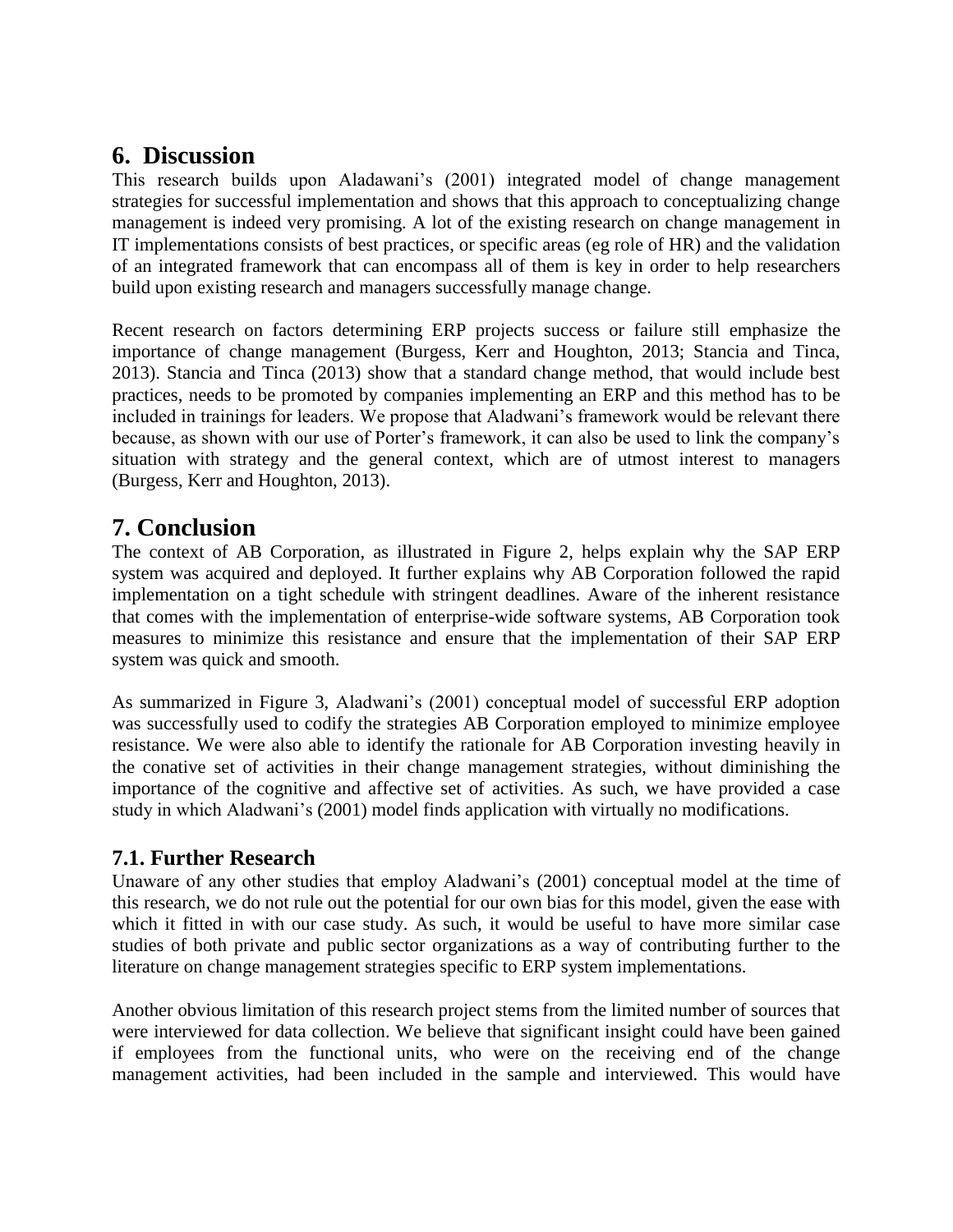allowed a more in-depth evaluation of the effectiveness of the change management strategies that were used in the project.

Furthermore, a number of years have passed since the ERP implementation at AB Corporation. As such, further research is necessary to assess the extent to which users have adapted to the ERP system and ascertain the factors that have been instrumental towards that end.

#### *References*

- Aladwani, A. M. (2001) "Change management strategies for successful ERP implementation," *Business Process Management Journal*, 7(3), pp. 266-75.
- Alas, R. (2007) "The impact of employee participation on job satisfaction during change process", *Problems and Perspectives in Management*, 5(4). 28-33
- Benbasat, I., Goldstein, D.K., and Mead, M. (1987) "The Case Research Strategy in Studies of Information Systems," *MIS Quartely,* 11(3), pp*.* 369 – 386
- Burgess, K., Kerr, D., & Houghton, L. (2013). Paradigmatic Approaches Used in Enterprise Resource Planning Systems Research: A Systematic Literature Review. *Australasian Journal Of Information Systems*, *18*(1), 5-24.
- Burnand, P., (1991) "A Method of Analyzing Interview Transcripts in Qualitative Research," *Nurse Education Today,* 11, 461-466
- De Weerd-Nederhod, P. C., (2001) "Qualitative Case Study Research. The Case of PhD Research Project on Organizing and Managing New Product Development Systems," *Managing Decision,* 39(7), pp. 513-538
- Edwards, H.M. and Humphries, L.P., (2005) "Change Management of People and Technology in an ERP Implementation," *Journal of Cases of Information Technology*, 7(4), pp. 143-159
- Esteves, J., (2007) "An Updated ERP Systems Annotated Bibliography: 2001 2005" *Communications of the Association for Information Systems*, 19(18), pp. 386-446
- Finney, S., and Corbett, M., (2007) "ERP Implementation: A Compilation and Analysis of Critical Success Factors," *Business Process Journal*, 13(3), pp. 329-347
- Fulla, S., (2007) "Change Management: Ensuring Success in Your ERP Implementation" *Government Finance Review*, 23(2), pp. 35-40
- Harrison, E., and Boonstra, A., (2009) "Essential Competencies for Technochange Management: Towards an Assessment Model," *International Journal of Information Management,* 29, pp. 283-294.
- Harris, J. (2006) "Managing Change in IT Improvement Initiatives," *Government Finance Review*, 22(1), pp. 36-40
- Hsieh, H., and Shannon, S.E. (2005) "Three Approaches to Qualitative Content Analysis," *Qualitative Health Research,* 15(9), pp. 1277-1288.
- Kemp, M.J. and Low, G.C., (2008) "ERP Innovation Implementation Model Incorporating Change Management," *Business Process Management Journal,* 14(2), pp. 228-242
- Klein, K., Conn, A., and Sorra, J.S., (2001), "Implementing computerized technology: an organizational analysis", *Journal of Applied Psychology*, 86(5), pp. 811-24.
- Kotter, J. (1995) "Leading change: why transformation efforts fail", *Harvard Business Review*, 73(2), 55-67.
- Kotter, P. J, (2012) "Chapter 6: Communicating the Change Vision," in Leading Change, Harvard Business Review Press, ISBN: 978-0-7645-9995-8.